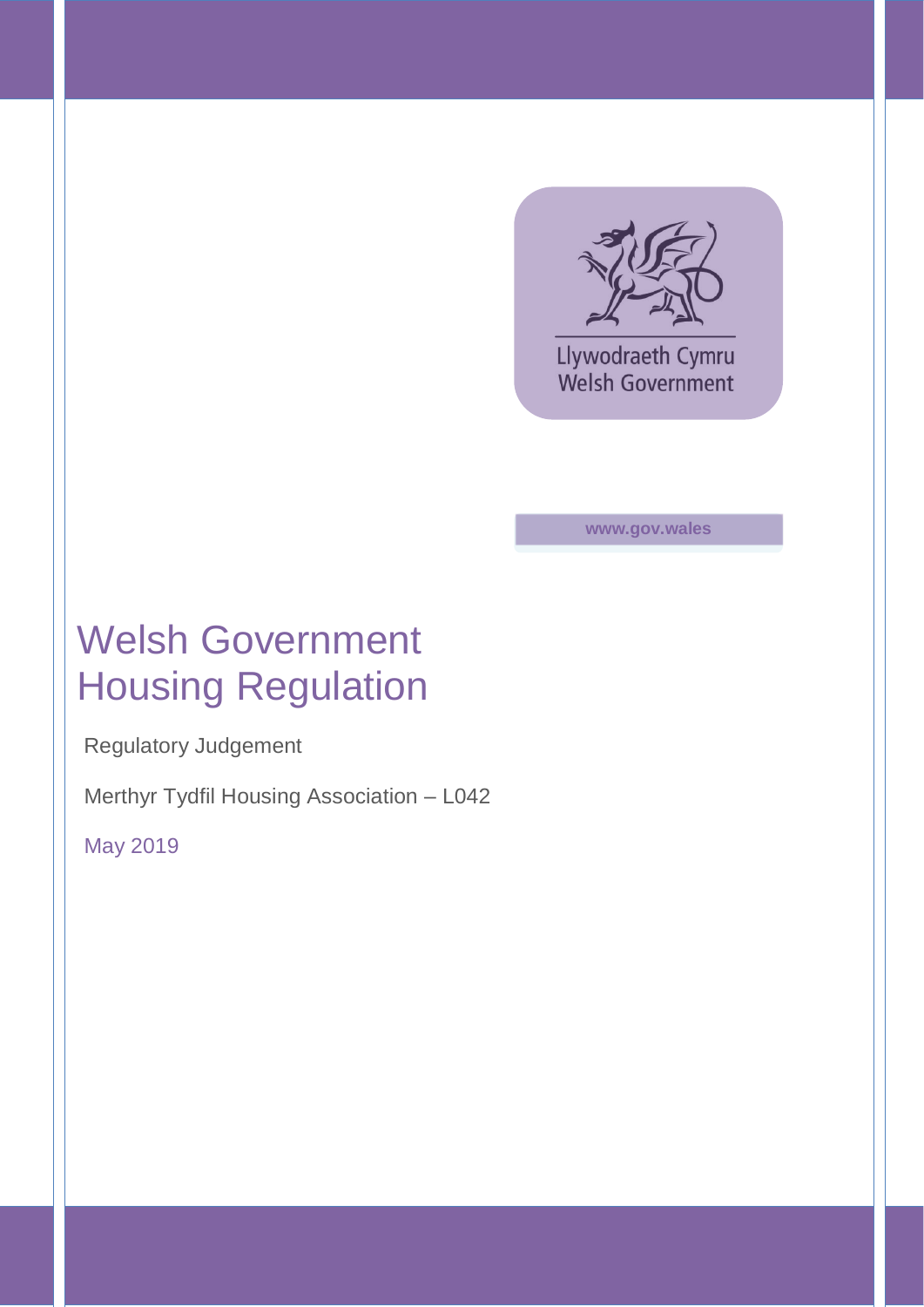The Welsh Ministers have powers under Part 1 of the Housing Act 1996 to regulate Registered Social Landlords in relation to the provision of housing and matters relating to governance and financial management.

The Welsh Ministers are publishing this Regulatory Judgement under sections 33A and 35 of the Housing Act 1996.

The judgement is published in accordance with the Regulatory Framework for Registered Social Landlords in Wales and the related performance standards.

[http://gov.wales/topics/housing-and-regeneration/services-and-support/regulation/regulatory](http://gov.wales/topics/housing-and-regeneration/services-and-support/regulation/regulatory-framework/?lang=en)[framework/?lang=en](http://gov.wales/topics/housing-and-regeneration/services-and-support/regulation/regulatory-framework/?lang=en)

The judgement is based upon the Association's own evaluation of its compliance with the performance standards together with regulatory intelligence gained through on-going, coregulatory, relationship management between the Regulator and the Association.

### **Basis of Judgement**

This judgement is designed to provide the Registered Social Landlord, its tenants, service users and other stakeholders with an understanding of its financial viability and how well it is performing, at a specific moment in time, in relation to:

- Governance and Service Delivery
- Financial Management

The judgement must not be relied upon by any other party for any other purpose. The Registered Social Landlord is responsible for the completeness and accuracy of information provided to the Regulator.

Housing Regulation Team Welsh Government Merthyr Tydfil Office Rhydycar CF48 1UZ e-mail: housingregulation@gov.wales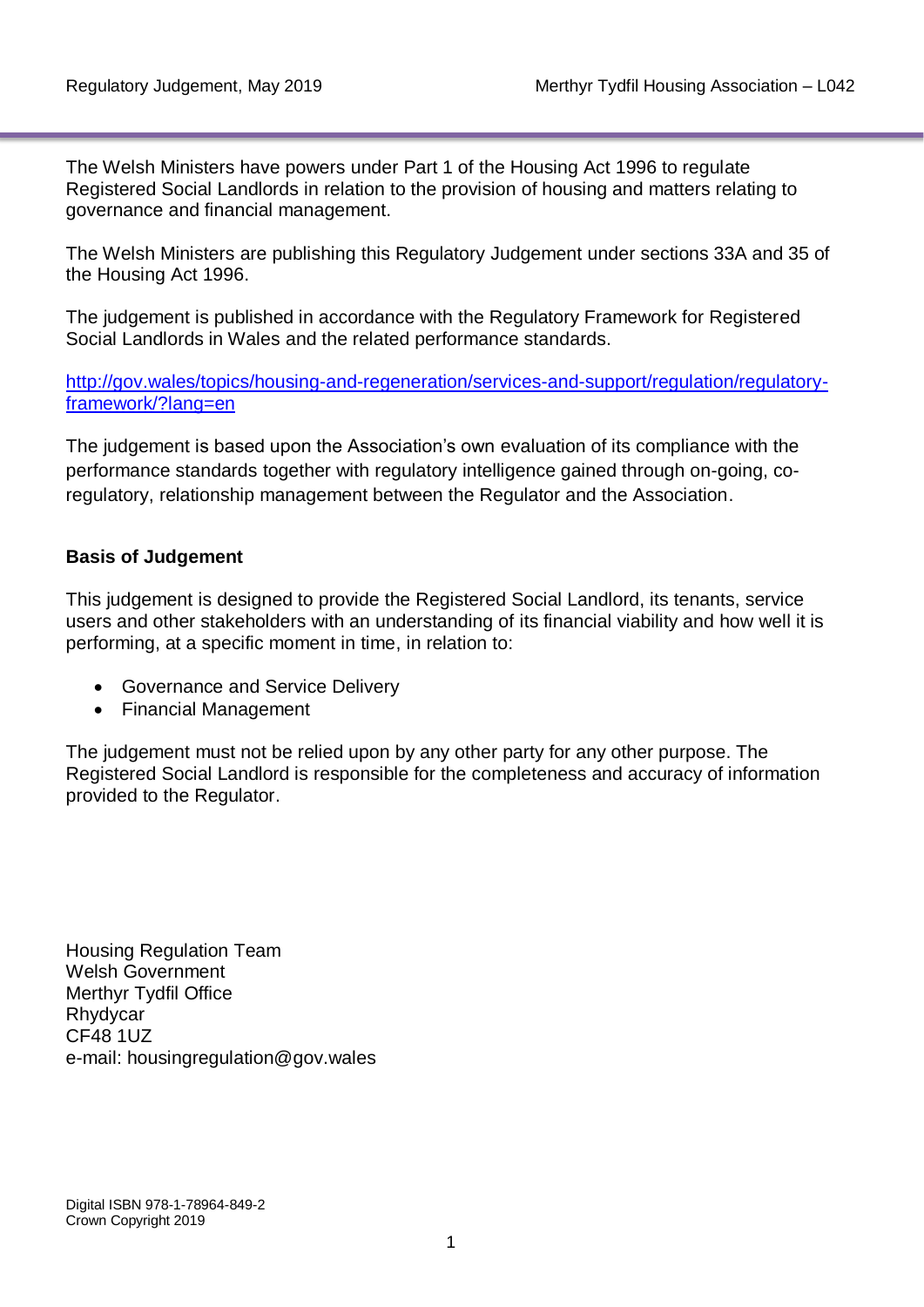## Profile

Merthyr Tydfil Housing Association ("Merthyr Housing" or "the Association") is a Registered Social Landlord established in 1977. It is registered under the Co-operative and Community Benefit Societies Act 2014, with charitable rules.

Merthyr Housing owns and manages 1,179 properties within Merthyr Tydfil County Borough. In addition to general needs homes, it owns and manages one sheltered housing scheme and 10 commercial units.

|                                                                                                                                     | <b>Historical Data</b> |         | Covenant<br>Limit | <b>Sector</b><br>Average |
|-------------------------------------------------------------------------------------------------------------------------------------|------------------------|---------|-------------------|--------------------------|
|                                                                                                                                     | 2016/17                | 2017/18 |                   | 2016/17                  |
| <b>Performance</b>                                                                                                                  |                        |         |                   |                          |
| Operating surplus as % of turnover                                                                                                  | 25.9%                  | 27.5%   | n/a               | 21.3%                    |
| Surplus for the year as % of turnover                                                                                               | 14.6%                  | 14.2%   | n/a               | 6.5%                     |
| Loss from empty properties and<br>uncollected rent as % of rental income                                                            | $1.4\%$                | $1.9\%$ | n/a               | $2.0\%$                  |
| <b>Funding</b>                                                                                                                      |                        |         |                   |                          |
| Fixed borrowing as a % of total                                                                                                     | 48%                    | 50%     | n/a               | 74%                      |
| Gearing (net worth)                                                                                                                 | 32%                    | 29%     | 60%               | 61%                      |
| Interest cover                                                                                                                      | 225%                   | 219%    | 110%              | 172%                     |
| Current cash balances and undrawn facilities are sufficient for the Association to complete its<br>committed development programme. |                        |         |                   |                          |

### Key Financial Data